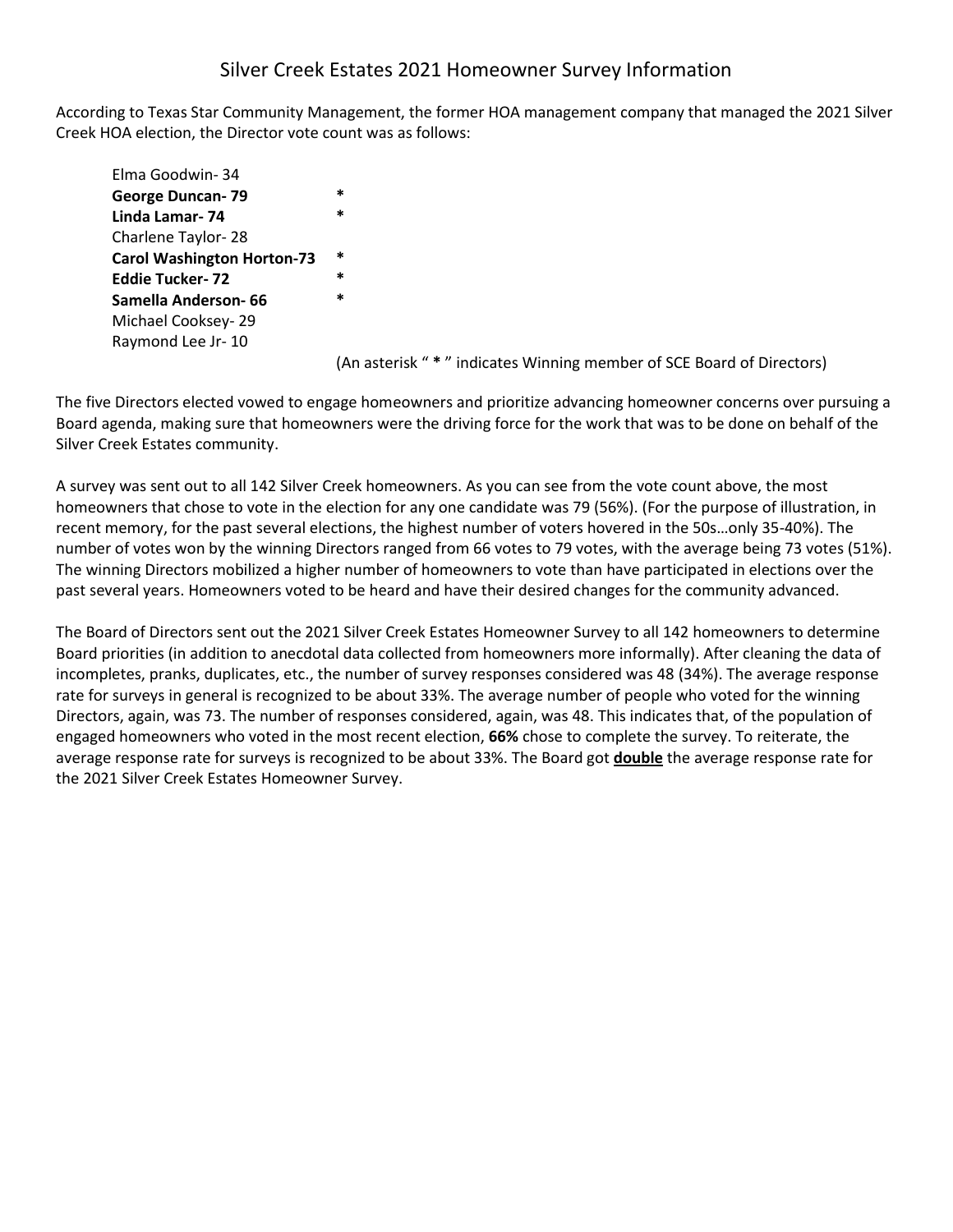April 15, 2021

Dear Silver Creek Estates Homeowner:

The 2021-2022 Silver Creek Estates HOA Board of Directors is grateful for your continued participation as we work to improve the community through more inclusive governance that is informed by the diverse voices that make up this place that we have chosen to call home.

The Survey data has been analyzed and we appreciate your thoughts and the time you took to share them with us. The feedback was very strong. We wanted to share a few quotes that expressed the overall tone of the responses:

*"This survey is a great start. Glad to see the new board members taking the interest to see how we feel. Thank you!"*

*"I am pleased that homeowners are able to provide this input! Well Done!"*

*"I am encouraged that we are receiving this type of survey. Resident input is "essential" to improving our HOA."*

In an effort to gauge homeowners' use of electronic communication, we asked some basic questions around that topic, and these were the responses:

### **Computer Usage**

Over 85% of respondents reported that they use a computer **ALWAYS** or **OFTEN**. The remainder was split evenly between **SOMETIMES** and **OCCASIONALLY**. There were NO respondents who stated that they **NEVER** use a computer.

## **Internet/WiFi Service**

100% of respondents reported that they have Internet/WiFi service.

## **Email Addresses**

When Asked:

Would you be willing to provide your email address with the understanding it will not be shared?

Over 94% of respondents responded with a **YES**.

This indicates to the Board of Directors that communication via email should be effective for at least 85% of homeowners.

## **ELECTION REFORM**

Homeowners were asked:

Do you believe that the voting process should be changed to assign a unique Voter ID Number to each property address?

60% - Yes - Improved Transparency and Voter Anonymity is needed

40% - No - Voter names and addresses should be visible on each ballot.

A unique voter ID serves to offer transparency and security because the individual number would be linked to **ONE** homeowner….just as a Social Security Number is linked to one citizen.

Names and property addresses can be forged on ballots. Unique Voter ID Numbers could only be abused if stolen or shared intentionally.

Unique Voter ID Numbers would also allow any homeowner to openly inspect the records, if they suspected a voting issue, without revealing which homeowner voted for certain people or for certain amendments, etc.

Terms – Over 60% of respondents reported that they believe that Board members should serve 2-year terms.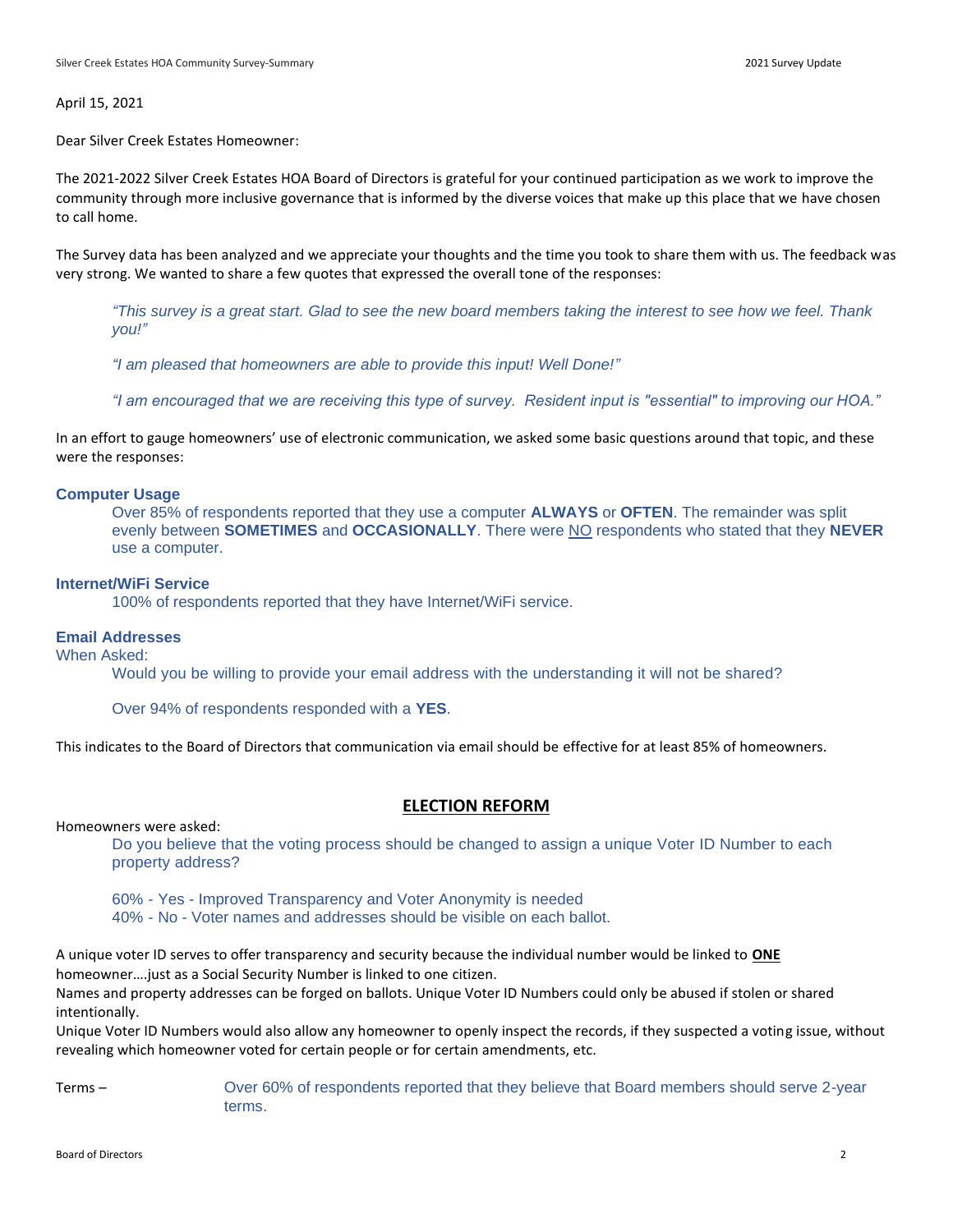Silver Creek Estates HOA Community Survey-Summary 2021 Survey Update The majority of homeowners favor 2-year terms over 3-year terms or 1-year terms (no change). Staggered Terms – Over 72% of respondents reported that they believe that Board members should serve staggered terms so that the community maintains at least 2 Board members and important organizational knowledge from year to year, while approximately 28% reported that they believe that all 5 Board member seats should be open each year. Term Limits – Approximately 66% of respondents reported that they believe that there should be term limits for Board members, while about 34% oppose term limits.

Homeowners specifically made additional statements beyond what was asked. The additional information shared requested to have definitive cutoff times for becoming candidates for Board election as well as definitive cutoff times for votes to be submitted "*like a real election*". Homeowners have noted that they feel there has not been fairness in the election process and that steps need to be taken to address the process. Specific concerns were stated about neighbors handling proxy votes. Establishing a Voter ID Number should help to address those concerns.

Based on the data directly from homeowners, appropriate bylaw amendments that will be placed on ballot for homeowner vote would include approval of change to:

- 1. Establish Voter ID Numbers
- 2. Elect Board Members to serve staggered 2-year terms with term limits
- 3. Clarify definitive cutoff times and process for candidate nomination & vote/ballot submission

## **SAFETY**

Most homeowners responded stating that they would like to have patrol of the community. There are concerns about having police handle the patrol, given the national climate around policing, use of force, and interactions that have led to a need for uprising. About the same amount of homeowners responded stating that they would like to have both surveillance cameras installed throughout the community as well as some type of random patrol.

## Value of Safety Investments

When asked how much value and desirability safety investments like these would add to the community and property value on a scale of 1 to 5 (1 – No Value & 5 – Maximum Value), respondents overwhelmingly believe that the investment will add significant value.

Over 40% of respondents selected **5 – Maximum Value**.

Over 30% of respondents selected **4**. So, over 70% of respondents selected either **4** or **5**. Only 2 respondents selected 1 – No Value.

Because Safety is a top priority for homeowners, based on the survey responses, the Board of Directors will be exploring options for patrol and surveillance cameras. Several homeowners stated that they would like for the community to become gated. Given the layout of the community and shared alleys with homes that are not in the HOA, this option would not be feasible in the short term.

## **Parking**

Board of Directors 3 All of the homes were built with no front-facing garages to minimize the visibility of vehicles. Deed restrictions were put in place to ensure that homeowners would not park vehicles on the front streets. Each homeowner has agreed to abide by the deed restrictions, and in light of the recent survey, it has become clear that the majority of homeowners want those (and other) deed restrictions enforced immediately. Homeowners are dissatisfied with certain restrictions being enforced and others being ignored for far too long. In the interest of fairness, the enforcement of deed restrictions should be consistent. Each property has at least 2 garage spaces (some have 3) and at least 2 spaces outside of the garage to park in the driveway. Some homes have more than these 4-5 spaces. There should be no need for homeowners to routinely park on the street. Further, homeowners have voiced issues with others parking in front of their property and going to someone else's home, etc. Issues that were mentioned included: not receiving mail, not being able to receive a delivery to one's own home, and having one's own visitors with mobility challenges forced to park elsewhere and struggle, emergency vehicles unable to quickly get into a home when ambulance was called, etc.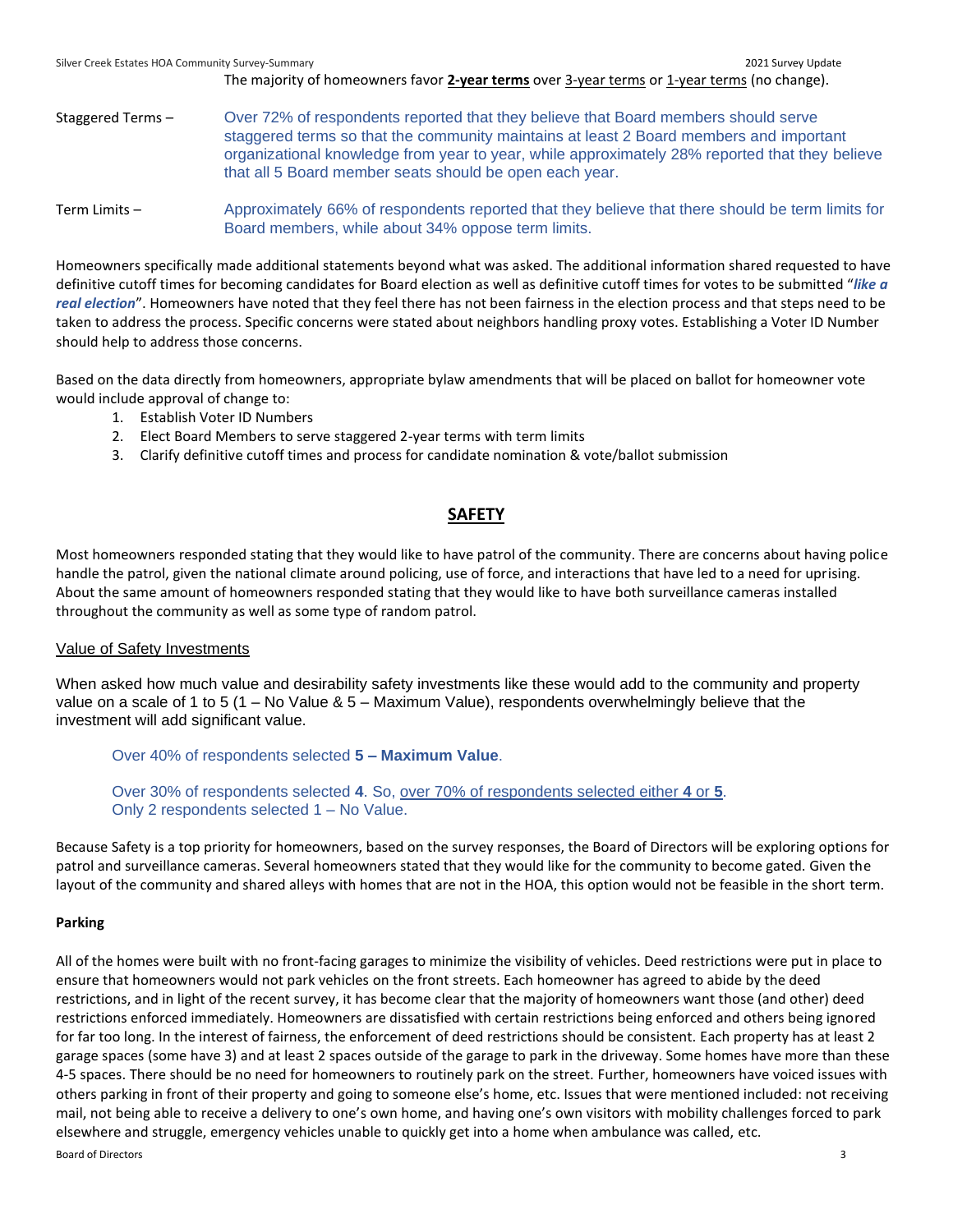### There were dozens who have called for street parking to be addressed. A few quotes from homeowners:

*"Get the cars off of the streets..!!!!!!!!!!"*

*"The cars parked on Silver Creek Drive should never be allowed to park there. They are difficult to see at night, and they make the entrance to the neighborhood look cluttered. No homes in the HOA face Silver Creek Drive, so why are people parking there? Please make it stop. Clean up the neighborhood!"*

*"somehow limit the number of cars, especially non running cars in driveway and on street"*

*"Enforcement of current [restrictions]"*

*"Tow them."*

*"Fines"*

*"Heavy FINES"*

*"Vehicles [visiting] should be parked in front of home they are visiting."*

### *"Many Abandoned Cars Parked in Driveways (Registration Expired"*

Enforcement will be gradual. The Board has decided to take the approach outlined by one of the homeowners who suggested it in their survey response:

- 1. Remind all homeowners that they **HAVE AGREED** to be bound by the deed restrictions of this community.
- 2. Advise of a specific timeline when Enforcement will begin.
- 3. After Enforcement begins, there will be a period in which warnings are issued.
- 4. After that period, fines will be assessed.
- 5. Fines increase with each violation.

More details are forthcoming.

### **Lighting**

Over 57% of respondents reported that they believe that improved streetlights are needed in the community. Some noted that existing lighting is covered by trees. Others note that visitors have complained about how dark the neighborhood is. When asked about specific areas, most homeowners responded with improvements needed throughout the community. No street was left out of the responses.

### A few quotes from homeowners:

*"Most streets are dark when I walk at night with the exception of individual home owner lights."*

*"Lighting is critical when walking. Pedestrian lights strategically placed on either sides of the neighborhood streets with cameras become a community enhancement."*

*"There should be better lighting at entrances and all streets should have good lighting."*

*"*As a female I fell it is very important*"*

The Board of Directors will be exploring options to improve lighting for the community.

#### **Pets**

Over 70% of respondents reported that they believe that property owners who are found to have broken the leash law and community rules should face an HOA fine of \$250 for safety violation.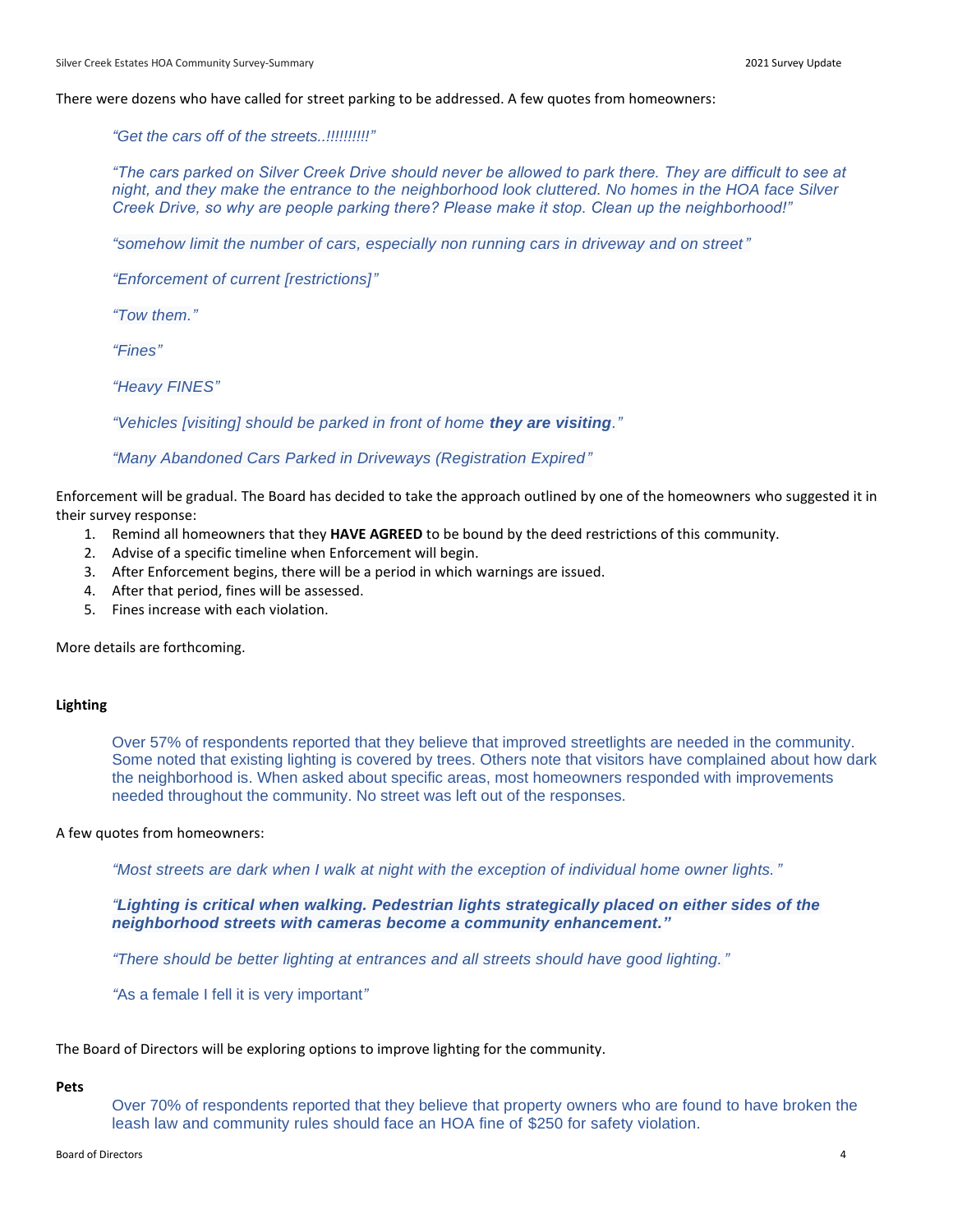## Over 4% believe that the fine should be \$500 per occurrence. The remaining 25% believe that there should be no consequences for homeowners who have broken the leash law and #18 of the Deed Restrictions.

The Board of Directors has been made aware of reports from several homeowners of unleashed pets & pet attacks in the HOA, and understands that it is a serious safety concern, as well as a legal & financial liability for the HOA. The Deed Restrictions, to which **all homeowners have agreed**, already address the issue and there is also a law that addresses the issue. Homeowners have been very clear in the call for enforcement of the Deed Restriction for the Safety of all homeowners.

A notice will be going out to all homeowners regarding the fines associated with enforcement of #18 of the Deed Restrictions. The fine for violation will be \$250 per occurrence, which over 70% of survey respondents support.

More details are forthcoming.

### **Homeowner Issues**

Volunteers will be contacted to serve on the Safety Committee to support homeowners in maintaining safety and resolving conflict. They will be the body that homeowners go to for that purpose—e.g. loud music, parking issues, homeowner disputes, etc.

## Quotes from homeowners:

*"We agree with the formation of a civilian Safety Committee and minimizing Police interaction."*

*"While I believe the Safety Committee is a novel idea and believe that it could provide an immediate impact in the areas of conflict resolution between neighbors, too much conflict and consternation has embedded itself within the SCEHOA.*

## **COMMUNITY ENGAGEMENT**

Based on the responses, homeowners do want more official opportunities to engage with one another. The majority want at least 2 events in addition to the annual meeting each year. Recognizing that many people want more, and that due to scheduling, people may not be able to attend, the Board of Directors plans to calendar 3 additional events, with the expectation that homeowners will attend at least 2 of those events, based on the responses.

The types of activities that homeowners said they would like to have in the community are as follows, put in order from most popular to least popular. The first 2 were overwhelmingly requested.

- **1. Activities for Seniors (Over Age 60)**
- **2. Fitness / Wellness Groups**
- 3. Holidays
- 4. Brunch Clubs (tied)
- 5. Activities for Children/Grandchildren (Age 5-18) (tied)
- 6. Resource Groups
- 7. Activities for Young Professionals (Age 25-35)
- 8. Cooking Classes
- 9. Ladies Groups
- 10. Book Clubs
- 11. Men's Groups

The Community Engagement Committee will prioritize Activities for Seniors and fitness & wellness groups.

## Value of Community Engagement Investments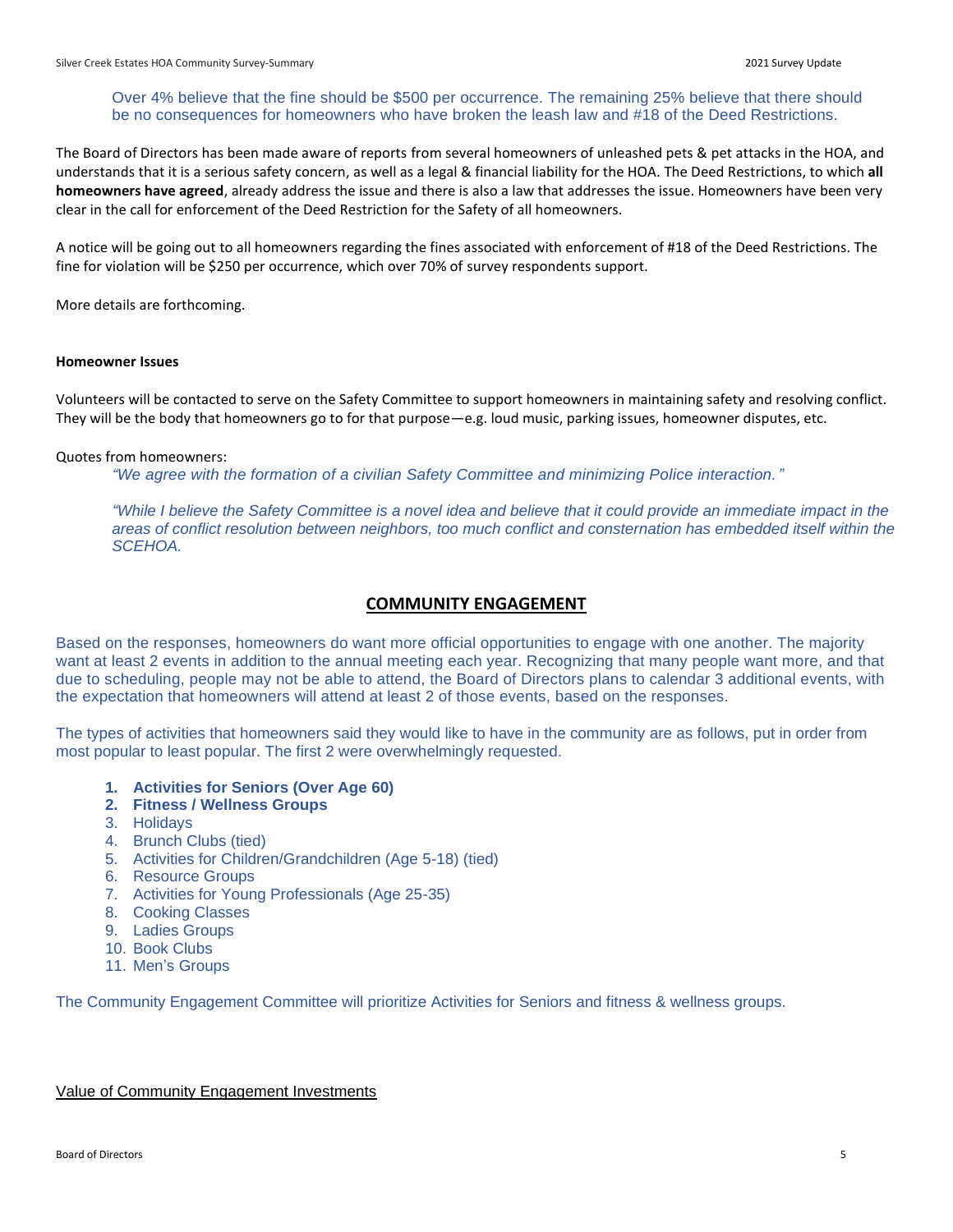When asked how much value and desirability community engagement investments like these would add to the community and property value on a scale of 1 to 5 (1 – No Value & 5 – Maximum Value), respondents believe that the investment will add value.

About 55% of respondents selected either **4** or **5 – Maximum Value**. About 20% of respondents selected 3 – Moderate Value. So, about 75% of respondents believe these investments in Community Engagements will add value to the community. Only 5 respondents selected 1 – No Value.

Volunteers will be contacted to serve on the Community Engagement Committee to lead many of the ongoing activities as well as the new ones.

A homeowner quote that sums the general sentiment:

*"An actively engaged community is an attractive attribute for any neighborhood"*

## **BEAUTIFICATION**

In the survey, homeowners reinforced that the parked cars need to be moved off the streets. There were also mentions of cars in driveways that have flat tires, no plates, etc., and a need for those to be addressed as well.

Homeowners responded that the entrance on Silver Creek is outdated and needs to be significantly upgraded to reflect the quality and desirability of the community.

A number of homeowners requested that trash receptables and dog poop receptacles be placed in a few places around the community. This was suggested as a solution in opposition to putting up signage about the trash. Trash signs only alert visitors that there is a trash problem in the neighborhood, without actually providing a solution.

Homeowners also overwhelmingly named that some properties' lawns are not cared for in a way that should be the standard for this community. Homeowners should be sure to treat weeds and water regularly, in addition to mowing and edging lawns. Regular maintenance of bushes, shrubs, and trees is also necessary.

The Board of Directors will be investing in improving the landscaping of the Silver Creek entrance and exploring options for addressing the trash issues.

## **FINANCE**

## **Non-owner-occupied properties**

NON-owner-occupied properties in the community have been the source of complaints for a number of issues at a *higher rate* than owner-occupied properties, which is not unique to this community. Issues include: lack of lawn maintenance, loud music, high traffic/cars parked on street, children involved in mischief, etc.

Homeowners were asked if they believe that NON-owner-occupied properties should pay higher HOA fees. *About 75% of respondents gave a response of YES*. The majority of respondents believed that it should be 15%-25% higher. Although there were some who believed that it should be 35% higher.

While the survey results were used to gauge the level of homeowner concern about the issue of renters, it is important for the Board to also consider more general information as well, in determining next steps. The key takeaway from the survey is that 75% of respondents support rental restrictions for their community.

According to the Homeowners Protection Bureau:

- Rental restrictions typically involve maintenance of property values and promotion of community standards.
- *More renters* within a development can result in *higher liability insurance rates* and *lower property values*, so a cap on rental properties might protect members financially.
- Rental restrictions can increase the number of residents with a vested interest in the development's long-term success, thereby promoting neighborhood stability and a sense of community.
- Renters tend to be more likely to violate association rules and less likely to obey upkeep standards.

The Board will consider the following to address homeowner concerns: